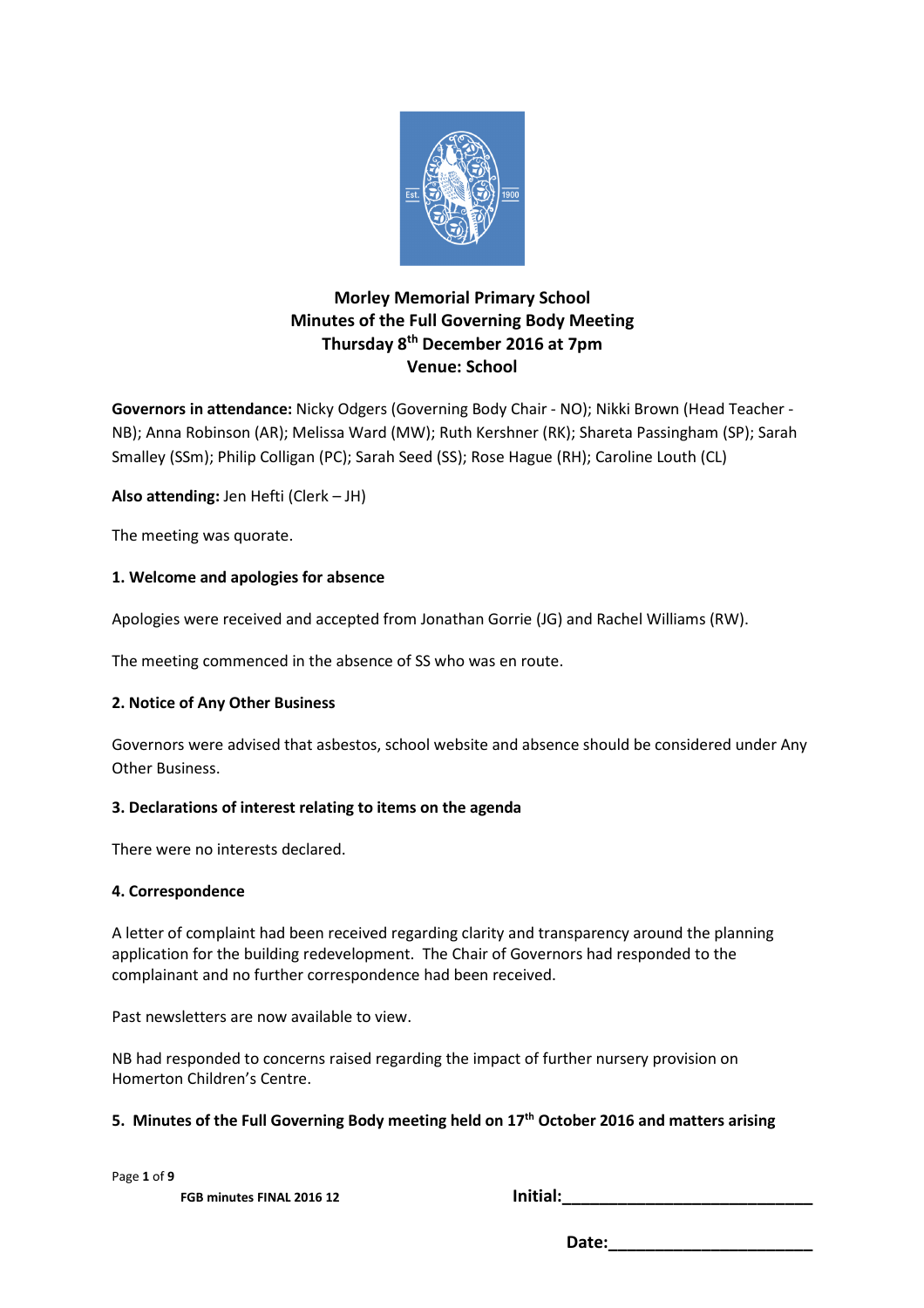### Review of actions

- F1710-01 Ofsted matrix it was agreed that 4-5 governors should be available in the event of an inspection – ONGOING
- F1710-02 PC DBS check COMPLETE
- F1710-03 Prevent training JH to send list of certificates held to governors remaining to complete training
- F1710-04 Amend Full Governing Body (FGB) terms of reference COMPLETE
- F1710-05 NO to meet link governors to meet Resources governors ONGOING
- F1710-06 Annual Governance Statement to school website COMPLETE
- F1710-07 Governing Body (GB) membership COMPLETE
- F1710-08 governors to received newsletters MW will check with office that governor emails can be added to staff circulation list – ONGOING
- F1710-09 response to parents re parent survey COMPLETE

## *The minutes were accepted as a true record and signed by the Chair.*

### **6. Committee minutes**

#### Resources committee

The minutes had not been approved prior to this meeting due to timescale hence had not been circulated. The following points were noted:

- The After School Club manager had attended the meeting. The cancellation policy was discussed and changes considered.
- The response to the finance audit is now complete.
- Procurement the committee expressed their thanks to NB and The School Business Manager for preparation of information regarding the cleaning and catering contracts. The cleaning contract will be extended for one year and then go out to tender. The School Business Manager will conduct further negotiations regarding the catering contract and then extend the contract once an agreement on costings has been reached.
- The committee reviewed the School Development Plan costings.
- The Pupil Premium plan was reviewed.
- Building redevelopment The planning hearing will take place in January 2017 as internal procedures are causing a delay. *A governor queried whether this delay would impact the timescale of the work.* NB advised that this would have no impact.
- Playground this work should be carried out by the same contractor as the building redevelopment. The Local Authority (LA) has approved the proposal for school to have a separate agreement with the contractor for the playground works.
- The Friends of Morley funding priorities list was reviewed.

## Learning Committee

The minutes had been circulated prior to the meeting and are attached to these minutes. The following points were noted:

- The Special Educational Needs Coordinator (SENCo) presented the revised Special Educational Needs and Disabilities (SEND) information report/school offer.
- The notes from the SEND visit were reviewed.
- The committee noted an increase in requests from the LA for places for pupils with additional needs.
- Fischer Family Trust (FFT) data was reviewed.
- Ms Kowalska presented information regarding the new curriculum.

Page **2** of **9** 

**FGB minutes FINAL 2016 12 Initial:**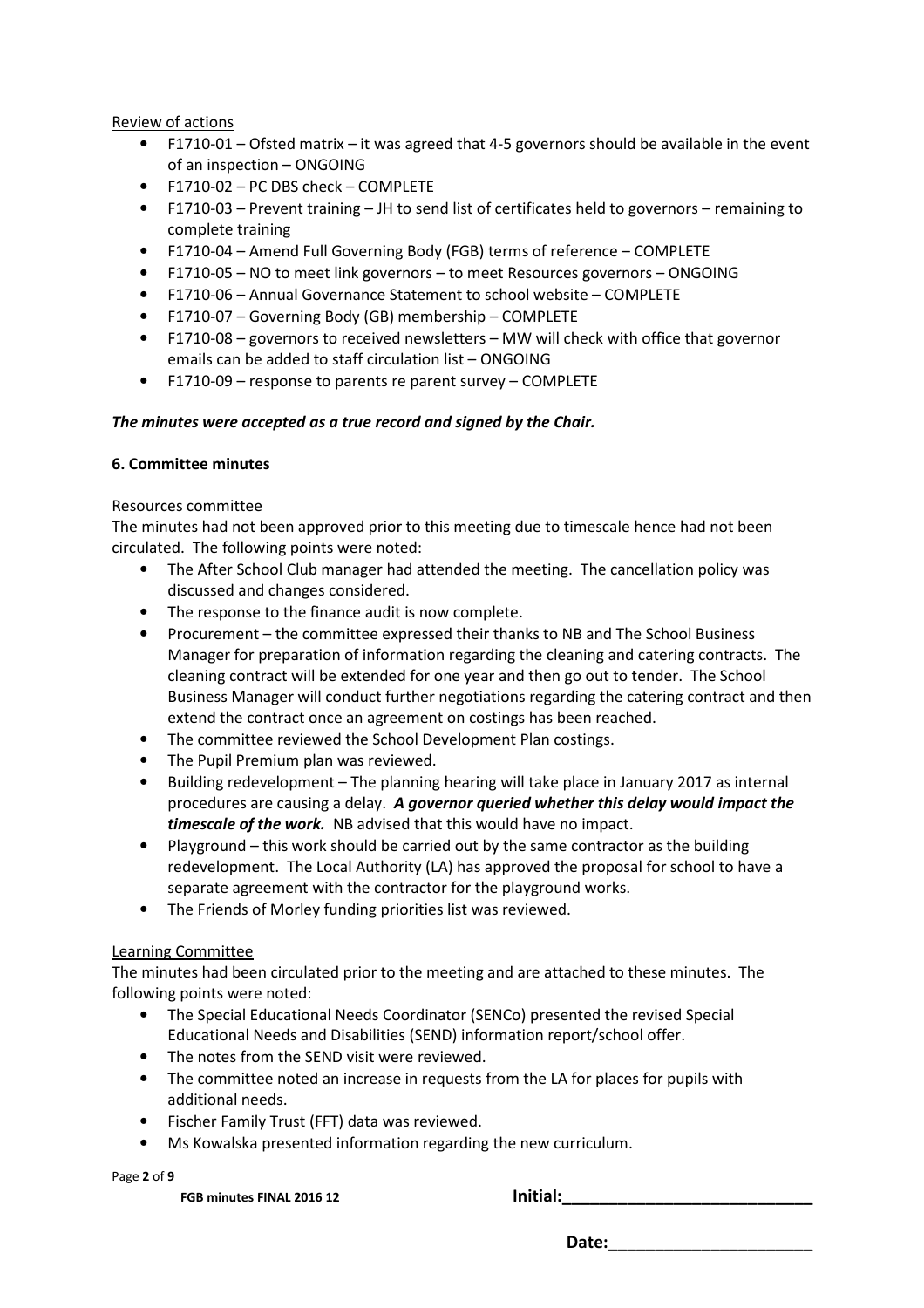• The committee completed a learning walk around British Values.

## Salary Review committee

The Governing Body noted that the meeting had taken place and agreed that minutes would not be circulated to all governors.

- The committee heard recommendations for staff pay increases.
- The committee noted that the appraisal process had been thorough.
- *A governor queried whether pay had been backdated.* NB confirmed that pay increases were backdated to 1.9.16 and had been factored into the budget.

### Performance Management committee

The Governing Body noted that the meeting had taken place and agreed that minutes would not be circulated to all governors. The following points were noted:

- The Head Teacher reported on her appraisal of staff.
- The process is working well.
- The committee received anonymised reports relating to staff performance.
- Head Teacher performance review took place on 7.12.16. It will be carried out in September from next academic year as Head Teacher targets feed into the School Development Plan (SDP).

### **7. Raiseonline Data**

### Key Issues

Governors noted the following:

- Attainment and progress is at or above national average
- Writing results were average due in part to cautious teacher assessment.
- Key Stage 2 (KS2) Maths results were disappointing but in line with the national average.
- Progress for disadvantaged pupils in KS2 was very good however attainment was less good.

NB advised governors that progress is now calculated differently. Pupils are given a prior attainment ranking based on their average points score at the end of Key Stage 1 (KS1), by combining Reading, Writing and a double weighted Maths score then taking an average. Governors noted that if a pupils attains well in a particular area then this would inflate the prior attainment group for other subjects. This should be borne in mind when considering progress conversion to KS2.

## *7.35pm – SS joined the meeting and advised that she had no interests relating to items on the agenda.*

## Basic characteristics

- There had been increased mobility in pupil numbers.
- There had been an increase in the number of pupils with English as an Additional Language (EAL).
- There had been an increase in the number of pupils in receipt of Pupil Premium (PP) funding. This is due in part to 'Ever6' pupils. The number of pupils receiving PP was still low when compared nationally.
- There had been an increase in pupils with additional and complex needs.
- The demographic of pupils attending school had changed somewhat. Governors considered the reasons for this and noted that the catchment area had not changed. It was suggested that other local schools were oversubscribed.

Page **3** of **9** 

**FGB minutes FINAL 2016 12 Initial:\_\_\_\_\_\_\_\_\_\_\_\_\_\_\_\_\_\_\_\_\_\_\_\_\_\_\_**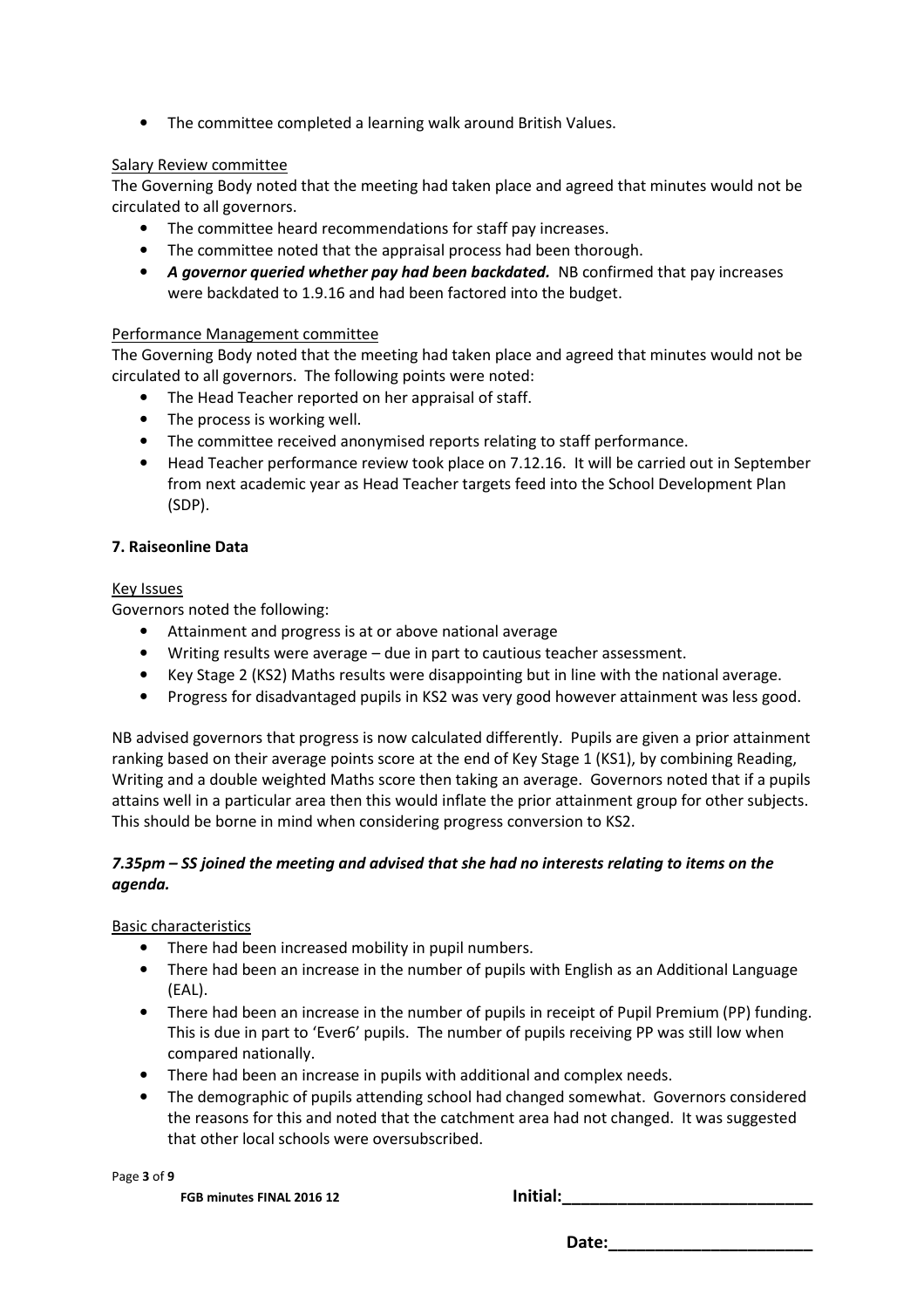### Basic characteristics by year group

- There was a high level of SEND in the 2015/16 Year 6.
- It was difficult for these pupils to achieve Greater Depth in Writing.
- There are higher numbers if EAL pupils in the current Year 6 than previously.

#### Ethnicities

• Governors noted that the largest increase had been amongst Chinese pupils. This group is also the most mobile. The pupils are often new to English.

### Key Stage 2 progress summary

- The floor standards are articulated as -5 for Reading, -7 for Writing and -5 for Maths.
- School meets the floor standard in all areas.
- School is in the top 6% nationally for progress for disadvantaged pupils.
- A governor queried whether Maths results could have been better. NB advised that results were in line with the national average and that expectations were now much higher.
- Pupils have historically scored better in Reading than Writing.
- *A governor queried whether information was available on how results compare to other schools locally.* NB advised that this information was not available. All comparisons are performed on a national basis. Groups of pupils are no longer compared on a like for like basis, i.e. SEND pupils with other SEND pupils.
- The gender difference regarding achievement in Maths is a priority in the SDP.

### Questions

The data group had submitted questions to NB. Responses noted below:

- Is the excellent progress for disadvantaged pupils in Reading sustainable? *The Senior Leadership Team (SLT) deliver boosters for these pupils before assessments. It is unclear whether progress would be maintained without these boosters.*
- Why are EAL pupils not making as much progress in Reading? *Out of the 10 EAL pupils, 2 had SEND and two pupils were persistent absentees.*
- Are there particular characteristics for pupils who did not achieve the expected progress in Maths? *There was no particular trend and a mix of pupil types did not make expected progress. The data will be examined to determine whether these pupils mainly middle attainers at end of KS1.*
- The Spelling, Punctuation and Grammar (SPAG) results were very strong. What was the approach? *This was a major focus in Year 6. School are now ensuring that SPAG is covered in all appropriate year groups so that a focus in Year 6 is not at the expense of their learning areas.*
- Why did disadvantaged pupils make less progress in Maths than in Reading? *These pupils may have been mid phase admissions.*

## Key Stage 1

- Six pupils did not achieve expected standards at the end of KS1 despite achieving expected standards at the end of the Early Years Foundation Stage (EYFS). Two pupils had SEND, two were in receipt of PP and one pupils was at school for five weeks. There was only one pupil in this group with no negative contextual factors.
- A governor queried what the plan for these pupils is. NB advised that quality first teaching should address most issues. There are interventions in place for the SEND and PP pupils.

Page **4** of **9** 

**FGB minutes FINAL 2016 12 Initial:\_\_\_\_\_\_\_\_\_\_\_\_\_\_\_\_\_\_\_\_\_\_\_\_\_\_\_**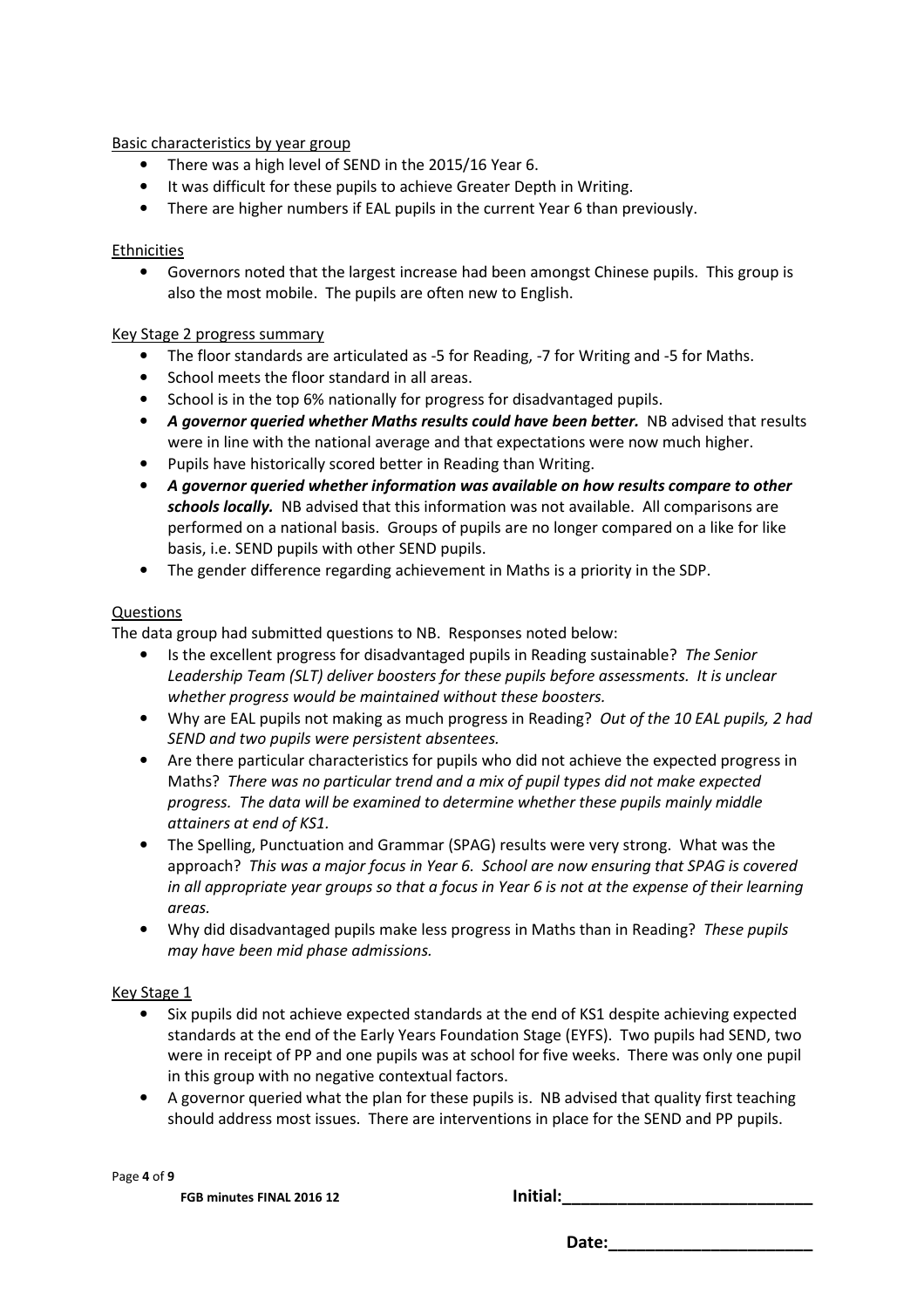### **F0812-01 – ACTION: NB to send inspection dashboard to governors**

#### **8. Keeping in Touch visit report**

The report had been circulated prior to the meeting and is attached to these minutes. The following points were noted:

- The feedback was good.
- Governors noted the contents of the report and agreed that it was useful to receive assurance from an external adviser.

### **F0812-02 – ACTION: Communications working group to perform website audit.**

### **9. School Development Plan 2016/17**

An updated version was circulated to governors and is attached to these minute. Governors noted that actions had been added and slight changes had been made to some success criteria.

*A governor queried that the improving spelling focus was quite general and how did it link to the success criteria.* NB advised that this links to the ethos around creative thinking and problem solving which can be easily lost in spelling.

*A governor noted that the pupil leadership capacity focus was not specific and potentially difficult to monitor.* NB noted that this was a recent addition and will be tightened up after consultation with staff.

*A governor noted that this was almost the end of the Autumn term and so had areas in the SDP already begun to be addressed.* It would be difficult to achieve all in two terms. NB confirmed that this was the case.

A governor queried when the RAG rated version of the SDP would be received. NB advised that this would be part of the Self Evaluation Report (SEF) which would be presented either at the end of the Summer term or beginning of the Autumn term.

#### *Governors unanimously agreed the plan.*

#### Monitoring

Governors agreed the following allocation for monitoring activities:

- Priority 1 Improve outcomes for underperforming pupils at the end of reception, KS1 and KS2 – RK and JG
- Priority 2 Teaching, Learning and Assessment to further develop quality of teaching with a particular focus on Writing, Maths, differentiation and feedback – RH, SSm
- Priority 3 Improve behaviour and opportunities for pupil voice to play a meaningful role in the school – AR, SP
- Priority 4a Developing Leadership at all levels of school SS, NO
- Priority 4b To introduce opportunities for pupils to develop leadership capacity SS, NO
- Priority 5 to further develop facilities and premises including preparation for redevelopment project – RW, CL

PC will retain a focus on communications, MW can choose an area subject to the demands of her existing staff role in school.

Page **5** of **9** 

**FGB minutes FINAL 2016 12 Initial:**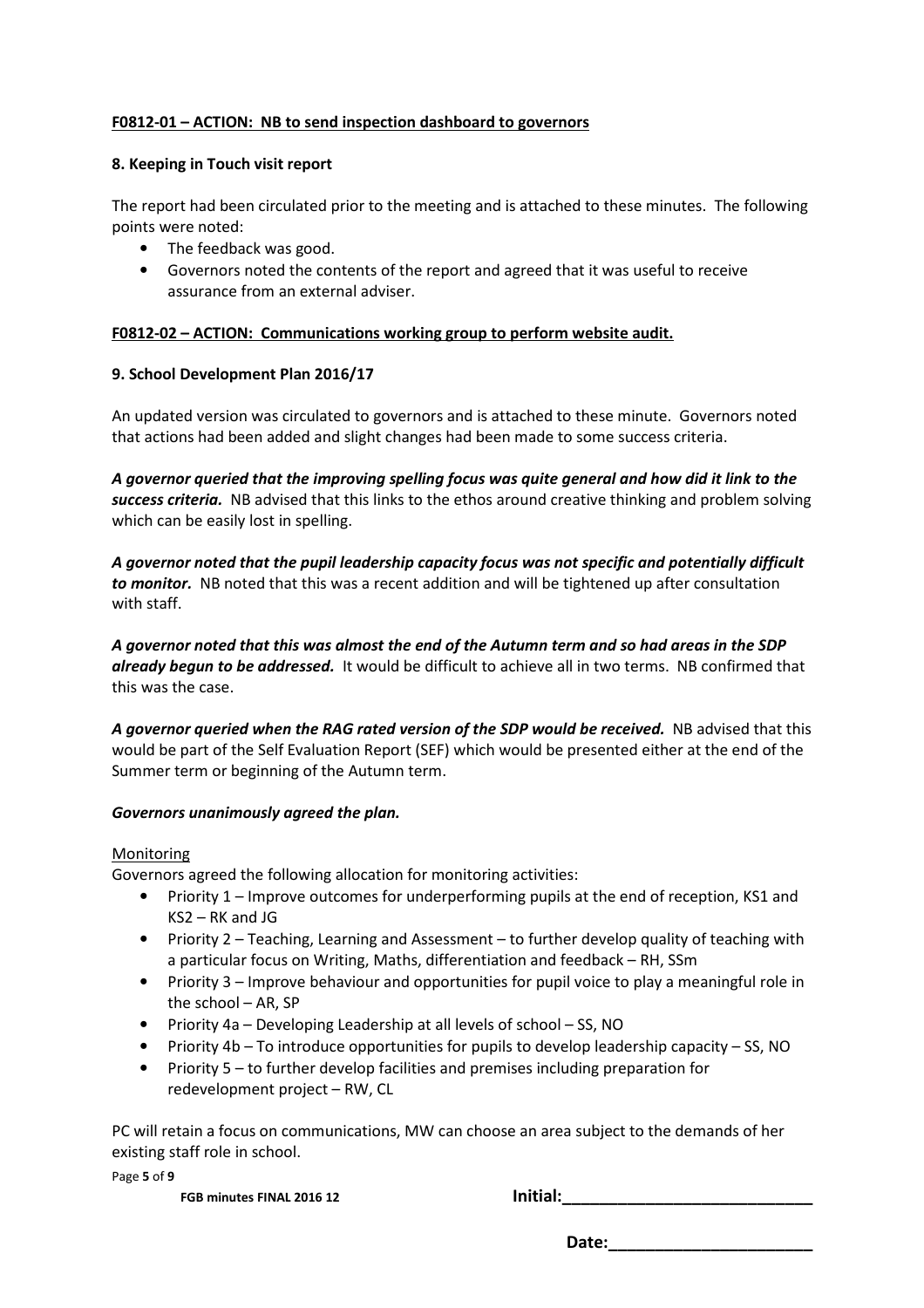## **F0812-03 – ACTION: Date for monitoring visits to be established via Doodle Poll once NB has identified a range of suitable dates.**

### **10. Pupil Premium Plan**

Governors noted that the plan had been reviewed by the Resources committee.

## *A governor queried why only £41K had been allocated when the school had received £48K of funding.* NB advised that there were suggestions for additional expenditure at the end of the plan.

### *Governors unanimously approved the plan.*

### **11. Safeguarding**

### **The safeguarding governor advised the Governing Body of the following points:**

- A meeting was held with the school safeguarding lead.
- The school's approach was found to be thorough
- Clear records were held.
- Training was appropriate.
- The Single Central Record is well maintained and checked by NB at least once per month.
- The introduction to safeguarding sheet (circulated) given to all visitors which gives information regarding how to escalate any concerns.
- The School Business Manager advised that any contractors used by the school must provide their Child Protection policies.
- A governor queried whether a governor visit should be performed at the After School Club. Governors were advised that NB meets the manager regularly and that the club is subject to all of school's safeguarding policies.

## **F0812-04 – ACTION: monitoring visit to be performed at after school club next term.**

Child Protection Monitoring Report

Governors noted that the report had been completed and submitted to the LA.

Safeguarding checklist for Governing Bodies

Governors noted that the checklist had been completed.

## **F0812-05 – ACTION: JH to find training for allegations of abuse against staff**

## **F0812-06 – ACTION: review of actions from safeguarding checklist to be added to next FGB agenda**

#### 12. Clarifying values, ethos and strategic direction

A discussion paper was circulated to governors.

Governors noted the following:

- The timescale for formulating the plan.
- Pupils and parents would be more involved during this cycle.
- The plan should be achievable in terms of goals and outcomes.
- The language should be accessible.

Page **6** of **9** 

**FGB minutes FINAL 2016 12 Initial:**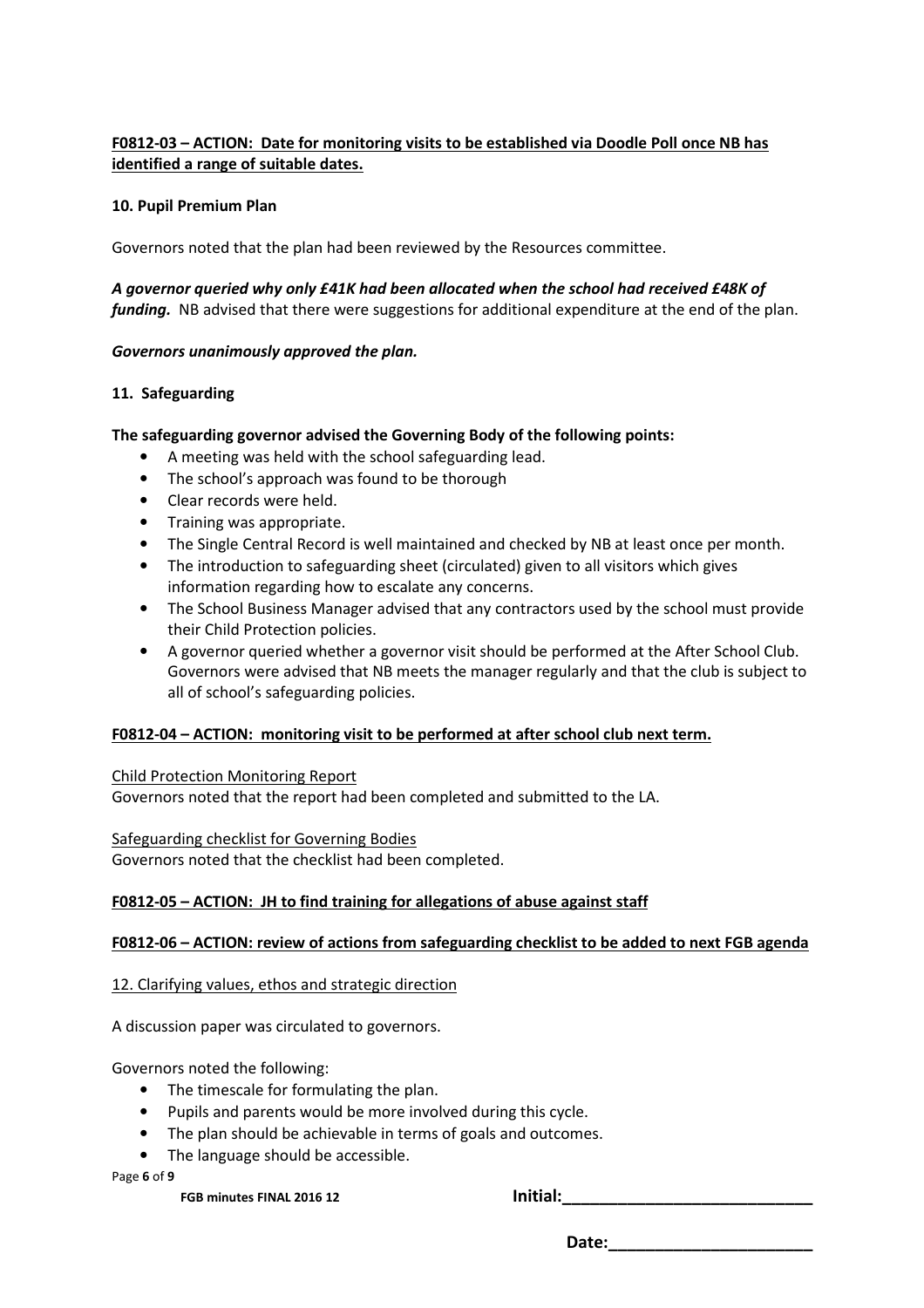- Pupils should be able to relate their behaviour back to the vision.
- Values should be considered in conjunction with practice.
- Governors agreed in principle to consult as many stakeholders as possible.
- The plan should be co-owned by staff and governors.

## **F0812-06 – ACTION: Group of governors to meet NB and staff to formulate an approach.**

### **13. Management of the Governing Body**

### **Training**

- SP, NO and NW had attended RAISE training.
- SP had attended 'Taking the Chair' training.

### Changes to membership

## *Governors agreed unanimously to co-opt NO as her term of office ends soon.*

This leaves a parent governor vacancy. The vacancy will be communicated via the newsletter and the process started early in the Spring term.

Consultation with stakeholders Covered earlier

### **14. Use of email for governor business**

Governors discussed security of email accounts.

## **F0812-07 – ACTION: JH to email governors for conformation of security of their email account.**

#### **15. Feedback from staff questionnaire**

To be collated.

#### **16. Policy reviews**

Admissions The policy had been circulated to governors prior to the meeting.

#### *Governors approved the policy for use by the school.*

#### Behaviour principles

The principles, which are to be used to inform the behaviour policy, had been circulated to governors prior to the meeting.

#### *Governors approved the principles for use by the school.*

#### **17. Any other business**

Asbestos – governors referred to an article regarding asbestos in schools. It was noted that this issue is covered in the condition survey.

Page **7** of **9** 

**FGB minutes FINAL 2016 12 Initial:\_\_\_\_\_\_\_\_\_\_\_\_\_\_\_\_\_\_\_\_\_\_\_\_\_\_\_**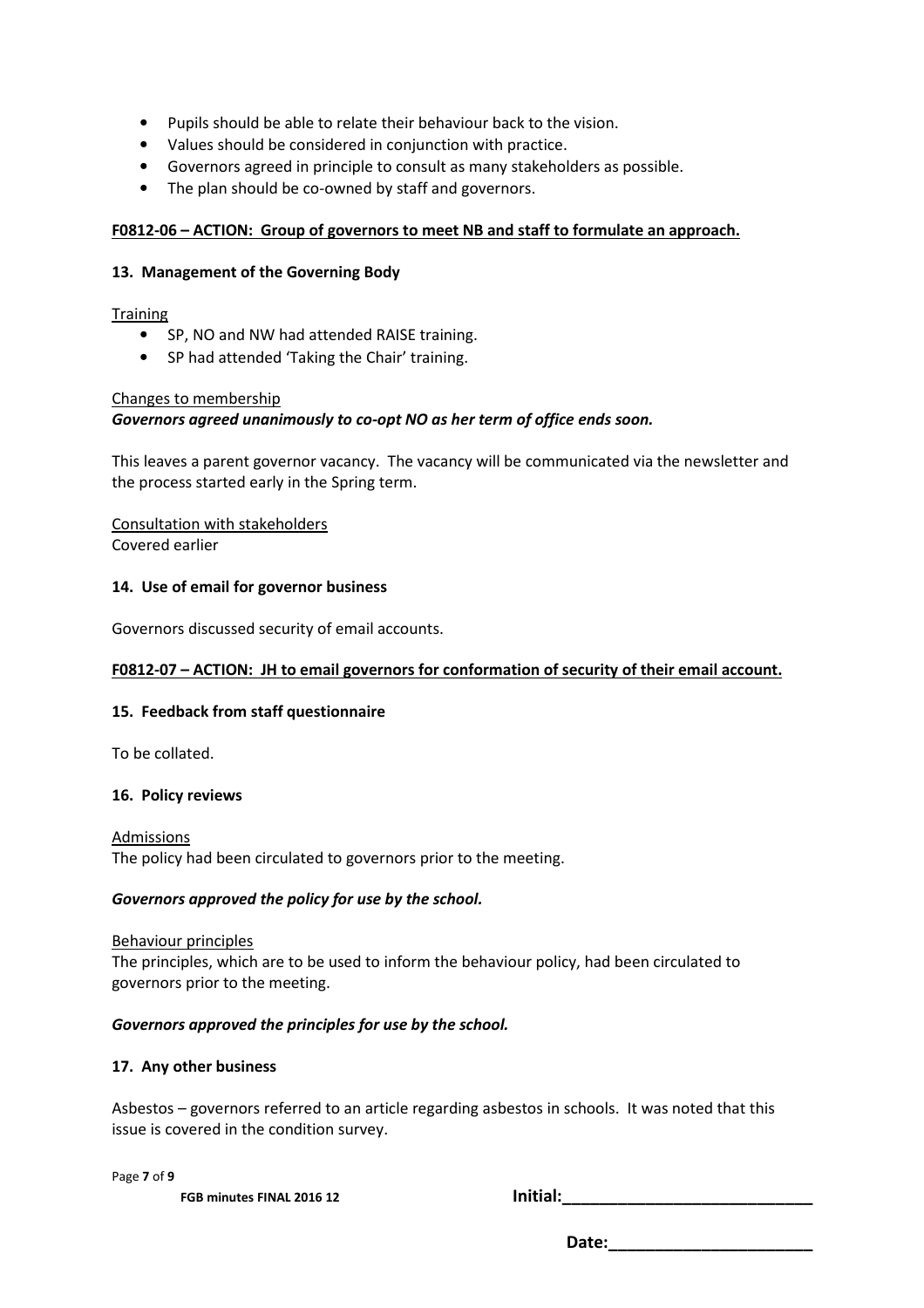Absence – governors discussed some unease amongst parents regarding the school's approach to rewarding attendance and the perception of how absence is regarded. NB assured governors that the school's response to attendance and absence was appropriate.

School website – governors noted the importance of the communications working group with regard to its input into the website.

With no further business the meeting closed at 9.20pm.

#### ACTION LOG

| Ref                 | Item         | Action                                            | Owner         | <b>Status</b> |
|---------------------|--------------|---------------------------------------------------|---------------|---------------|
| F1710-01            | 5. Matters   | Committee Chairs to review Ofsted                 | Committee     | Ongoing       |
|                     | arising      | matrix and indicate where data is                 | chairs        |               |
|                     |              | required. Governors to add                        |               |               |
|                     |              | information relating to their link                |               |               |
|                     |              | area.                                             |               |               |
| F1710-03            | 5. Matters   | Governors to complete Prevent                     | All           | Ongoing       |
| (updated            | arising      | training and send copy of certificate             | applicable/JH |               |
| 8.12.16             |              | to clerk. JH to circulate names of                |               |               |
|                     |              | governors who have sent certificate               |               |               |
| F1710-05            | 5. Matters   | NO to meet Resources link                         | <b>NO</b>     | Ongoing       |
| (updated<br>8.12.16 | arising      | governors to discuss link role job<br>description |               |               |
| F1710-08            | 5. Matters   | MW to speak to office to see                      | <b>MW</b>     | Ongoing       |
| (updated            | arising      | whether governors can be added to                 |               |               |
| 8.12.16)            |              | staff circulation for newsletters                 |               |               |
| F0812-01            | 7. Data      | NB to send inspection dashboard to                | <b>NB</b>     | Open          |
|                     |              | governors                                         |               |               |
|                     |              |                                                   |               |               |
| F0812-02            | 8. KIT visit | Communications working group to                   | Comms         | Open          |
|                     |              | perform website audit.                            | group         |               |
|                     |              |                                                   |               |               |
| F0812-03            | 9. SDP       | Date for monitoring visits to be                  | NB/All        | Open          |
|                     |              | established via Doodle Poll once NB               |               |               |
|                     |              | has identified a range of suitable                |               |               |
|                     |              | dates.                                            |               |               |
| F0812-04            | 10.          | Monitoring visit to be performed at               | AR?           | Open          |
|                     | Safeguarding | after school club next term.                      |               |               |
|                     |              |                                                   |               |               |
| F0812-05            | 10.          | JH to find training for allegations of            | JH            | Open          |
|                     | Safeguarding | abuse against staff                               |               |               |
|                     |              |                                                   |               |               |
| F0812-06            | 10.          | Review of actions from                            | JH            | Open          |
|                     | Safeguarding | safeguarding checklist to be added                |               |               |
|                     |              | to next FGB agenda                                |               |               |
|                     |              |                                                   |               |               |

Page **8** of **9** 

**FGB minutes FINAL 2016 12 Initial:\_\_\_\_\_\_\_\_\_\_\_\_\_\_\_\_\_\_\_\_\_\_\_\_\_\_\_**